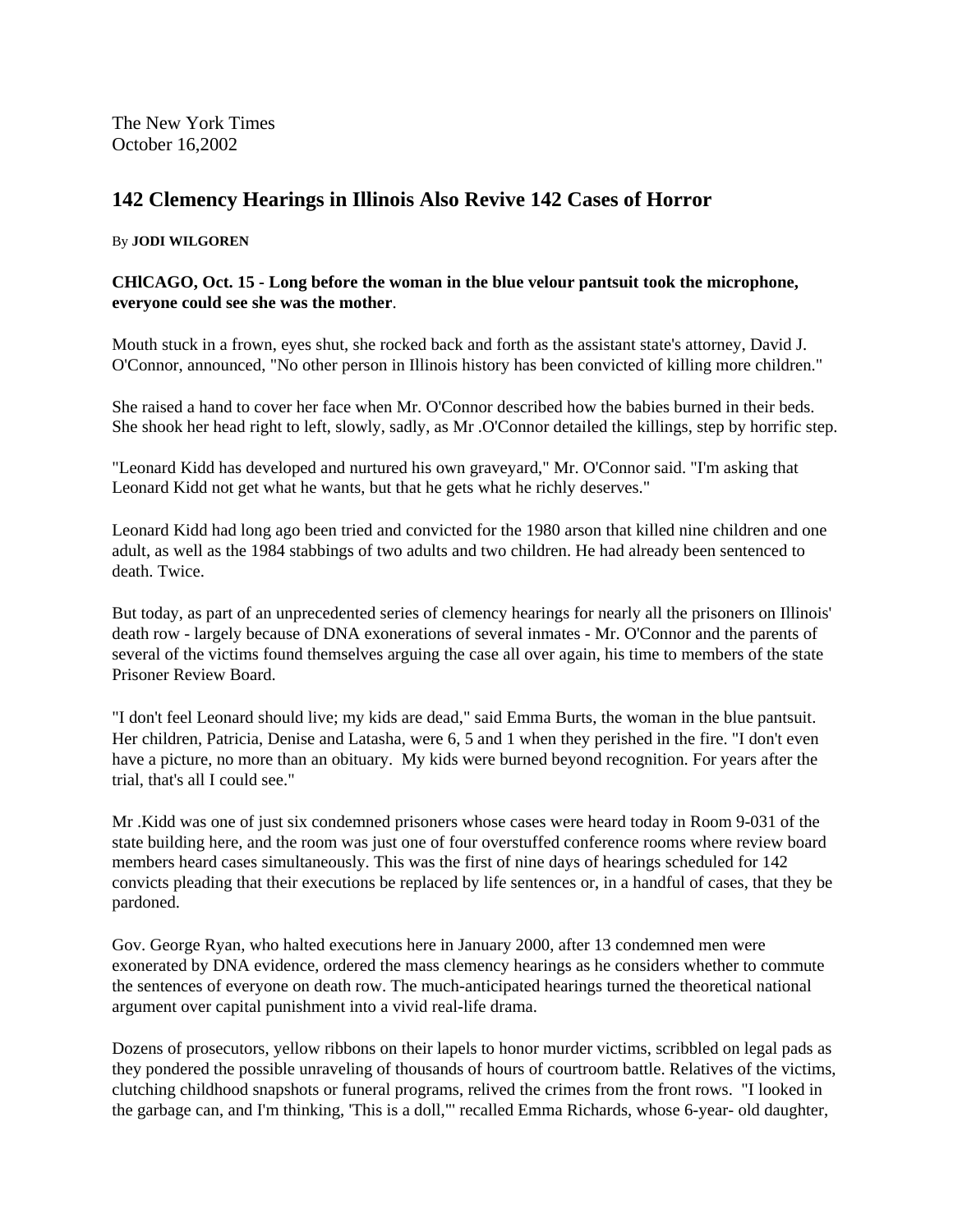Shenosha, was kidnapped, raped and murdered in 1991 by Latasha Pulliam. "I picked it up, it was my baby. Not only she killed my baby, but she killed me, too. She killed my whole family.

Defense attorneys propped evidence posters onto easels as they begged for fairness and justice. Law students, reporters, and other spectators sat on tables in the back, crammed into aisles and huddled in the doorway, necks craning.

"Their convictions are irrevocably tainted and their sentences are irrevocably tainted," Flint Taylor, an attorney, said of several men who claim they were tortured during interrogations by a notorious police commander who has since been fired. "Whether or not they are guilty or innocent, they all have the right to be free of a conviction that was based on a confession that was tortured from them. Otherwise there can be no just result. "

Absent from the proceedings were the defendants, as well as the man who will ultimately decide their fate. Governor Ryan stayed in his office sending deputies to take notes on the hearings.

"He doesn't want to send any message by going to one of them - he can't go to all 142," said the governor's spokesman, Dennis Culloton. "The governor hasn't made up his decision about what to do with these cases."

Taken together, the 139 men and three women who filed petitions for clemency have been convicted of killing more than 250 people, and have served more than 2,000 years in prison, an average of 15 years each.

The youngest, Paul Taylor, is 21; the oldest, Andre Jones, 67; the average age is 41. Upon entering prison, their average age was 26 - four were 17 and eight were 18. Ninety of the defendants are black, nine Hispanic, and 38 white.

Today's hearings brought into three dimensions a debate that has dominated politics and prosecutions in Illinois for the past three years, particularly since Governor Ryan's blue-ribbon commission called in April for a sweeping overhaul of the capital punishment system. Defense attorneys used the commission's 85 recommendations as a guidepost in asking that their clients be spared.

Leonard Kidd, they argued, was mentally retarded. Leroy Orange, Mr. Kidd's half-brother and codefendant in the 1984 slayings, was tortured by the police. Ronald Kitchen was convicted based on the testimony of a jailhouse informant. Mario Flores, a Mexican national, was denied rights under the Vienna Convention.

The 14-member review board, half Democrats and half Republicans, includes lawyers, teachers, counselors, two former state legislators, a retired sheriff and a longtime corrections officer. After the hearings, the full board will convene and submit recommendations to the governor, though he may grant or deny clemency regardless of its advice.

"I've been short on sleep for the past several nights," said Craig Findley, who joined the board 18 months ago.

James R. Donahue, another board member, who wore a tie covered in tiny American flags, peppered attorneys with up to a dozen questions per hearing.